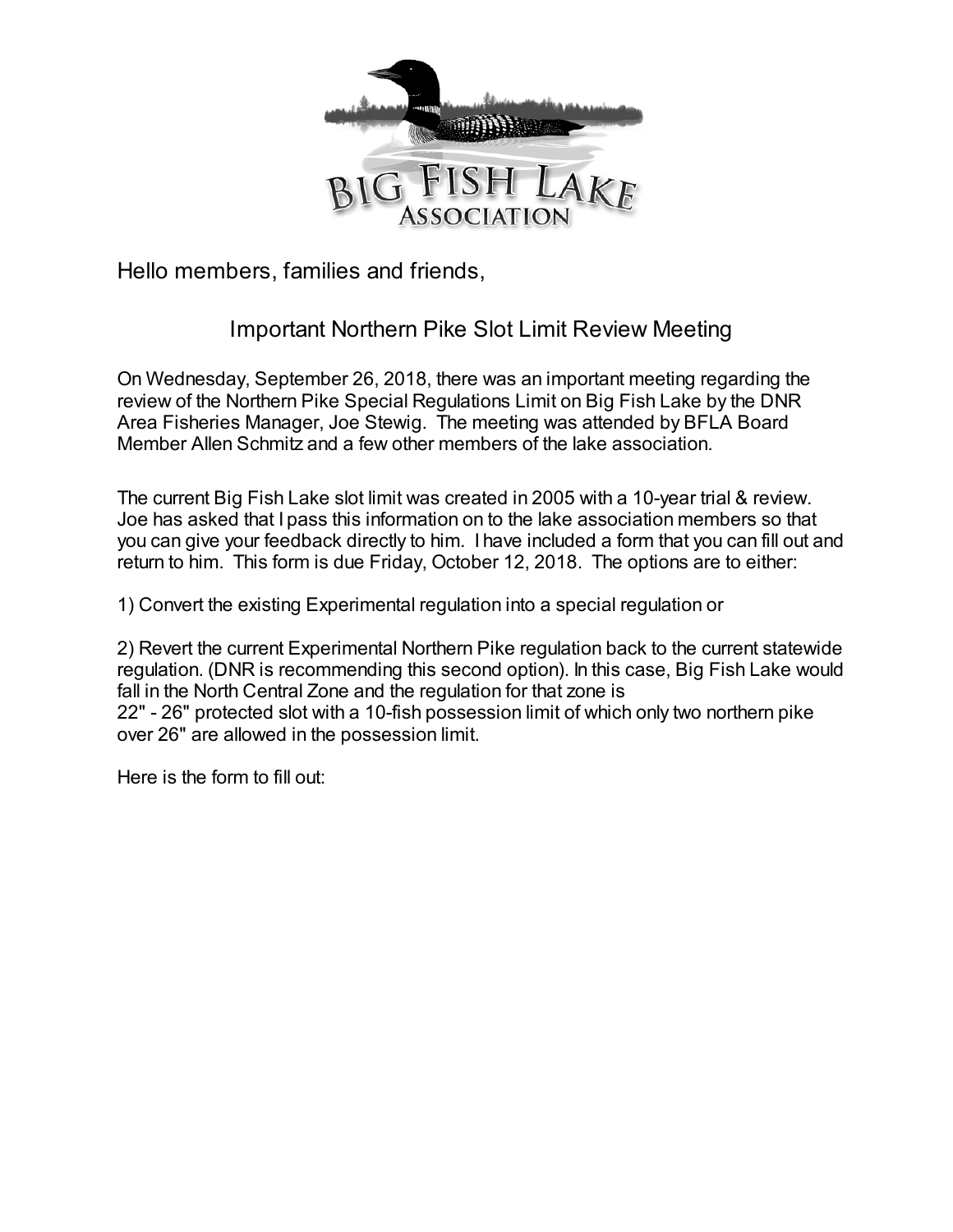## Big Fish Lake Regulation Review Meeting September 26, 2018

Collegeville Township Hall, Cold Spring, MN 6-8 pm

| The DNR is proposing to either extend, modify, or drop the existing experimental Northern Pike<br>regulations on Big Fish Lake. The current regulation is a 24-36 inch protected slot limit (PSL) for<br>Northern Pike with a possession limit of three. All Northern Pike within the 24"-36" slot must be<br>immediately released, with one over 36" allowed in possession. |  |
|------------------------------------------------------------------------------------------------------------------------------------------------------------------------------------------------------------------------------------------------------------------------------------------------------------------------------------------------------------------------------|--|
| Anglers!!! Please help us by indicating your preference.                                                                                                                                                                                                                                                                                                                     |  |
| Convert existing Experimental regulation into a Special regulation.                                                                                                                                                                                                                                                                                                          |  |
| Revert current Experimental Northern Pike regulation, back to the current statewide<br>regulation.                                                                                                                                                                                                                                                                           |  |
|                                                                                                                                                                                                                                                                                                                                                                              |  |
|                                                                                                                                                                                                                                                                                                                                                                              |  |
|                                                                                                                                                                                                                                                                                                                                                                              |  |
|                                                                                                                                                                                                                                                                                                                                                                              |  |
| <b>Optional Survey Questions:</b>                                                                                                                                                                                                                                                                                                                                            |  |
|                                                                                                                                                                                                                                                                                                                                                                              |  |
|                                                                                                                                                                                                                                                                                                                                                                              |  |
|                                                                                                                                                                                                                                                                                                                                                                              |  |
| Lakeshore resident?______                                                                                                                                                                                                                                                                                                                                                    |  |
| Please leave this survey form at the meeting or mail to: DNR Fisheries, 1035 South Benton Drive,<br>Sauk Rapids, MN 56379 by October 12, 2018. Telephone 320-223-7867<br>e-mail: joe.stewig@state.mn.us.                                                                                                                                                                     |  |
|                                                                                                                                                                                                                                                                                                                                                                              |  |
| <u>Click on this link below to review the Big Fish Lake DNR</u>                                                                                                                                                                                                                                                                                                              |  |
| <b>Experimental Regulation</b>                                                                                                                                                                                                                                                                                                                                               |  |
|                                                                                                                                                                                                                                                                                                                                                                              |  |
|                                                                                                                                                                                                                                                                                                                                                                              |  |
| Lost: Blue Two-Person Kayak                                                                                                                                                                                                                                                                                                                                                  |  |
| Is missing from the Northwest end of the lake and if you                                                                                                                                                                                                                                                                                                                     |  |
| know where it is or have it in your possession, please                                                                                                                                                                                                                                                                                                                       |  |
| contact Jamie at                                                                                                                                                                                                                                                                                                                                                             |  |
| 320-293-2062.                                                                                                                                                                                                                                                                                                                                                                |  |

Thank you so much!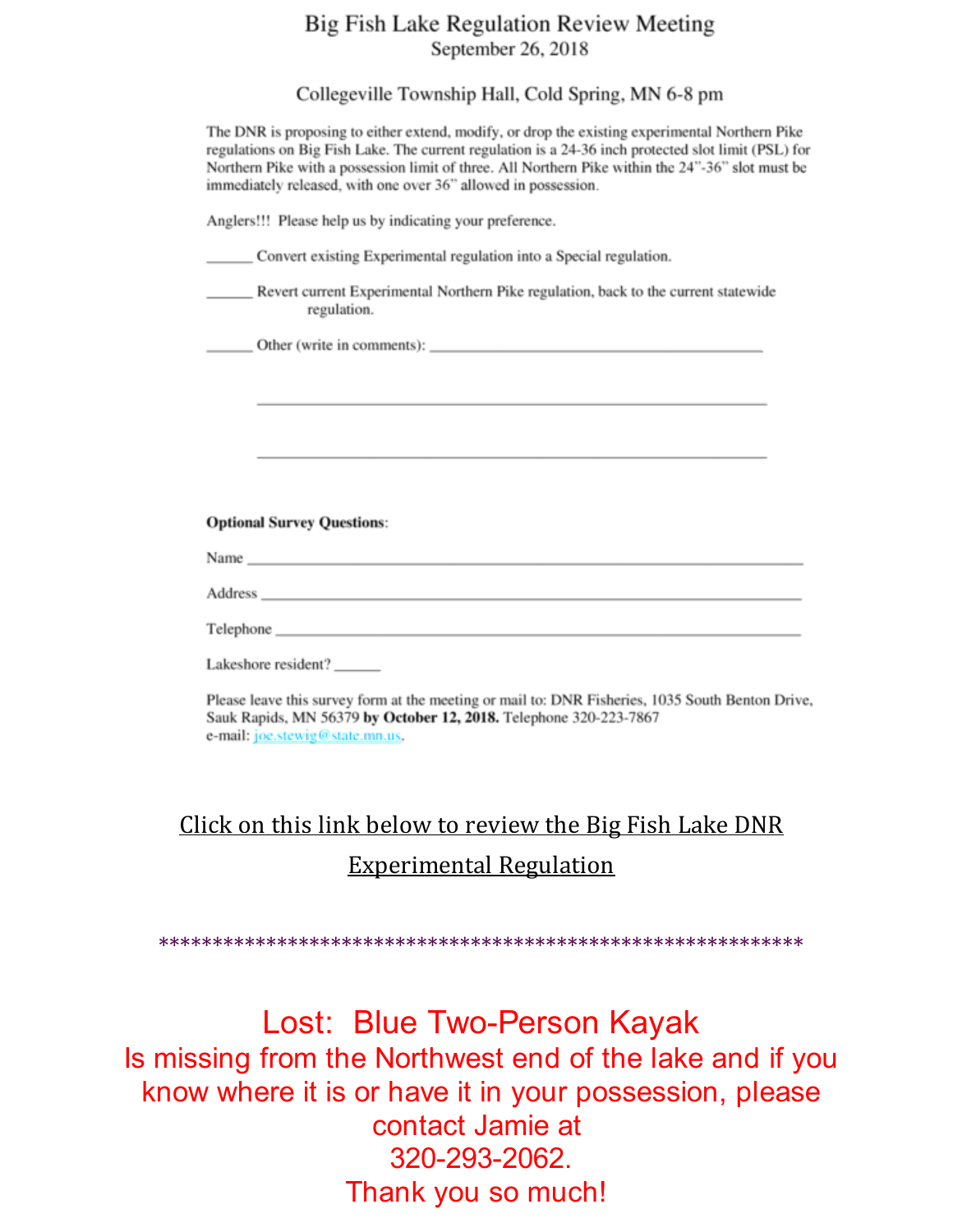On Monday, October 8th, you may see Steve McComas and his Blue Water Science team out on the lake. Since we have not had a vegetation survey done since 2015, the Board has decided to update the survey to view all possible Aquatic Invasive Species including, but not limited to, Starry Stonewort and Zebra Mussels. The DNR has informed us that they didn't know when they would be able to do the next survey due to budget cuts. Because of the invasion of Starry Stonewort in Grand Lake and Zebra Mussels in the Chain of Lakes, we felt it was important to go forth with this research. The team will look at over 150 points around the lake for vegetation and they will also have a dive team looking for the zebra mussels on rocks and hard surfaces as well. We will send out the report as soon as we can. Let's hope that the research team does not find anything new but since we are being proactive in looking for possible AIS we are on the right track in keeping our lake clean!

#### 

We have several new members to our lake and we want to welcome them to our lake and hope that they enjoy the lake as much as we do. Please extend a warm welcome if and when you get a chance to meet them. If you see that I have not included someone on this list, please let me know.

> Gene & Teri Boysen **Tom & Trish Bruce Neil & Kelly Fandel** Joe & Kathy Kalkman Don & Lisa McCabe **Mary Schad**

Thank you for your time and concern for our lake and have a beautiful fall!

Kit Ferber President 320-249-4800

> **Kraemer Trucking &** Excavating, Inc.  $\sim$  Gold

Please patronize our advertisers. They help pay for our emails!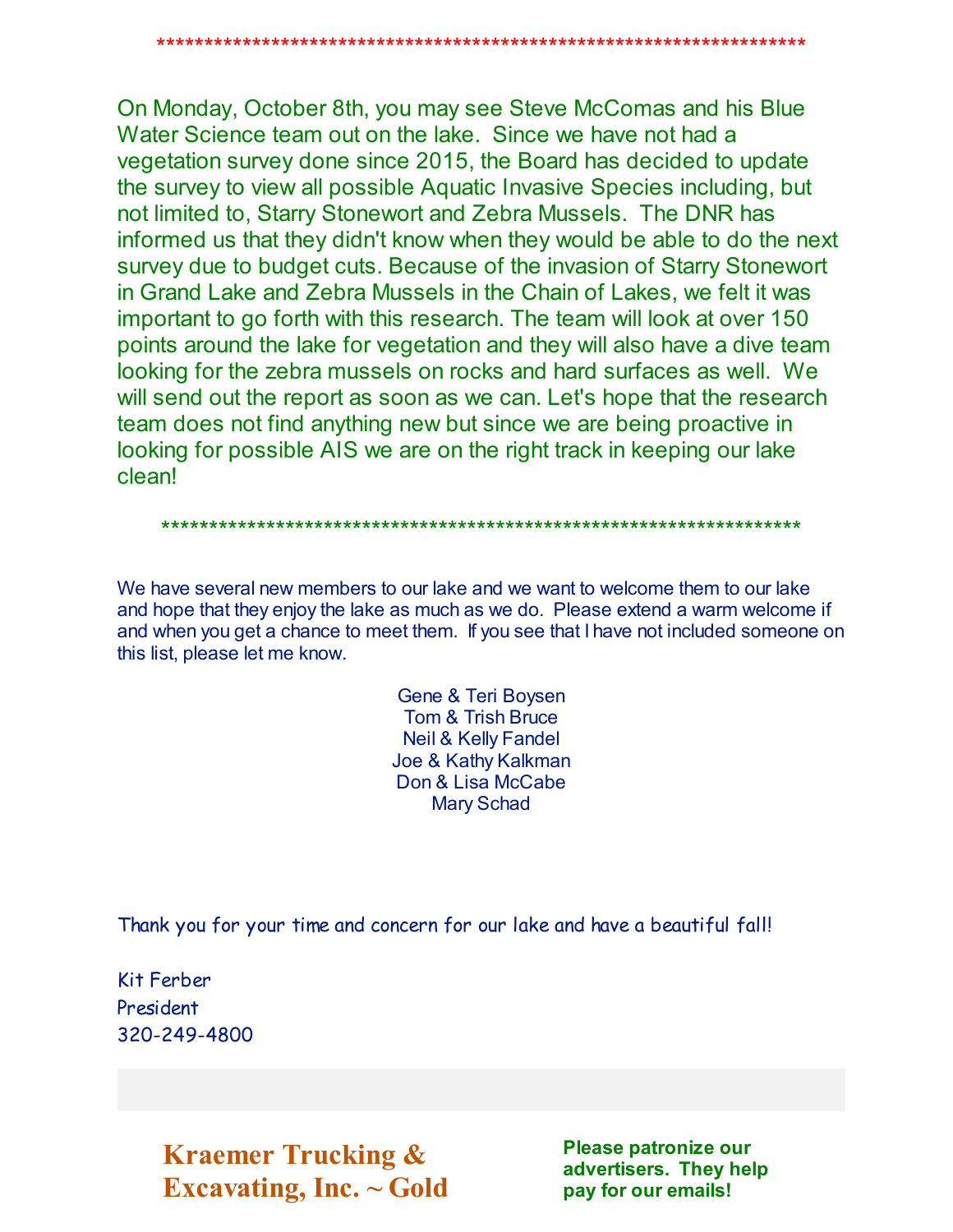# **Member**

P.O. Box 434, Cold Spring, MN 56320  $320 - 685 - 3024 \sim$  office  $320 - 250 - 1384 \sim$  cell [www.kraemer-inc.com](http://r20.rs6.net/tn.jsp?f=001oepTxKHOzpaoqu53vnlXON_b8GP5eQ00NGIG8gl3b64JXEhNA4UNsmbBeZVmoPzKn9unFLTWG35GldIqNv517jTYD8gFs5xtSAvmfbrqPYhHh_-Q9mAUuYL40M-KX0Na4wIMVmRI7eeVv4nNt_yZbHzZnQeLGnwv7HnwGrW7KXM=&c=&ch=) or jeffk@kraemer-inc.com Specializing in all types of Commercial and Residential DEALERSHIP Excavating and Septic Systems.

Including Delivery of Black Dirt, Washed Sand, Rock and Rip Rap.

## **Hirschfeld Real Estate,**

**Josh Hirschfeld, Silver Member** 27867 County Road 50, Cold Spring 320-493-1269 [www.joshhirschfeld.com](http://r20.rs6.net/tn.jsp?f=001oepTxKHOzpaoqu53vnlXON_b8GP5eQ00NGIG8gl3b64JXEhNA4UNsmb8GT5NidTFY7WYln-GgbmFS0lOiJXn9eaazoIGAvzRFksSXqJis6RxFWw1-JQ9Yeo_p_W_NBrnNKc4tsRTIB52ssm2Fg-aPeqd0lkGbbTQirhNXlg_4lRlU7hD19Suqg==&c=&ch=) Residential and Commercial Real Estate Services

## **Ferdinand F. Peters, Attorney at Law, Bronze Member**

842 Raymond Ave., Suite 200 St. Paul, MN 55114 651-647-6250 [ferdpeters@ferdlaw.com](mailto:ferdpeters@ferdlaw.com) [www.ferdlaw.com](http://r20.rs6.net/tn.jsp?f=001oepTxKHOzpaoqu53vnlXON_b8GP5eQ00NGIG8gl3b64JXEhNA4UNsu4uyLAHzTe1P7T6ELjXInpoUCXgqsTrmFc4DF5ECS1W5qKkk_FkjB7cpxaUbRmbkc1eBl0jEd3Kuc9Wr_F0aj8crU-DchpV-a5JceV7ZBGaBy-uSVcLfmA=&c=&ch=)

A fullservice law firm dedicated to providing a wide range of legal representation, with special emphasis on  $320-558-4445 \sim$  office representing entrepreneurs in creating legal entities, and in real estate law, estate planning and family cabin ownership law, and litigation in state and federal courts.

## **The Green Team, Rhonda Green, Bronze Member**

308 - 5th Ave., Ste. #200, Cold Spring 320-250-4648 rhondagreen@edinarealty.com Professional Real Estate Team who works with qualified professionals in the industry to assist you with 320-685-7020-h all your home buying and selling needs.

### **State Bank of Cold Spring**

401 Main Street, Cold Spring 320-685-8655

#### [www.statebankcoldspring.com](http://r20.rs6.net/tn.jsp?f=001oepTxKHOzpaoqu53vnlXON_b8GP5eQ00NGIG8gl3b64JXEhNA4UNsmb8GT5NidTF8RDPOH1HraRMolGQ4z9ML6TUWwL9XA4We2hIC9J-QW60xY2Yw6ZqBOdMKrZK6k7s3_PLGIDWU3NtsBYEMeJq-_NDMcA9xmyzN6XBh0K4Ft-mzMjz8AmU2Q==&c=&ch=)

Your Full Service Independent Home-Owned Bank, Member FDIC

### **West Central Sanitation**

4089 Abbott Drive, Willmar 1-800-246-7630 website@wcsanitation.com Available for garbage removal, recycling or roll-offs for construction debris. We're doing our part by donating a container at the Big Fish Lake Access.

#### **In Tune Marine**

18942 Co Rd 83 Richmond, MN 56368

320-685-3410

[www.InTuneMarine.com](http://r20.rs6.net/tn.jsp?f=001oepTxKHOzpaoqu53vnlXON_b8GP5eQ00NGIG8gl3b64JXEhNA4UNsmb8GT5NidTFPHqmUCyQBr-3sw425e45hKfWK8Xnx1NsC598QVK5nvaaaCl2gFdjPtN9Csg6KXxW51piD96W0OBkUzFOqLTzMgzEItgXQGRbaaoeMbIQJPo=&c=&ch=) FULL SERVICE MARINE

Indoor/Outdoor Storage,

Winterization, Pick up and Delivery,

Trailer Rentals, Inboard/Outboard

Service, I/O and Sterndrive Service,

CustomRigging and MORE!

### **Kraemer Heating & Air Conditioning ~ Josh Kraemer**

21034 Fruitwood Road, Richmond 320-597-7272 [www.kraemerrefrigeration.com](http://r20.rs6.net/tn.jsp?f=001oepTxKHOzpaoqu53vnlXON_b8GP5eQ00NGIG8gl3b64JXEhNA4UNsmb8GT5NidTFl0LwqbCNd9HPIXXlmZaGPVbhquOGBe3FTDb9-xHxJ27kCfHviSai4PwEIHiEfg_5IzoywXkv7s4_F31gqODi7LaUAVTvokNJdbG-POyuwx9Uzjq2yR_5kQ==&c=&ch=) Heating & air conditioning installs & service.

## **JK Landscape Construction**

19512 Hubble Road, Clearwater, MN 55320  $320 - 980 - 2710 \sim$  cell [www.jklandscape.com](http://r20.rs6.net/tn.jsp?f=001oepTxKHOzpaoqu53vnlXON_b8GP5eQ00NGIG8gl3b64JXEhNA4UNsh12E71i0mTLXzUqdEWt1PMcImoKC_eWpfu476d6nGVsDKE1B_pdOxgX207Ex9F_ObH3O7soxPUMnTWopszI3Z-XG_U3c4rpwMdIcY5a9r7DOEnpCZoFWGg=&c=&ch=) jerry@jklandscape.com Our teamof professionals will help your property look exquisite with our proven, state-of-the-art landscaping service. Call about homes we've done on Big Fish Lake recently.

### **Kurt's Lawn Service, Inc.**

Kurt Krebs, owner 16987 Jennifer Drive, Cold Spring. 320-249-0130-mor Big Fish Lake Resident We do Spring & Fall clean ups, weekly mowing & trimming, sidewalk & driveway edging & shrub trimming. Serving your needs since 1989. Licensed & insured.

### **Cold Spring Agency, Inc.**

401 Main Street, Cold Spring 320-685-8655

Agent/Manager: Jamie Thomes [www.statebankcoldspring.com](http://r20.rs6.net/tn.jsp?f=001oepTxKHOzpaoqu53vnlXON_b8GP5eQ00NGIG8gl3b64JXEhNA4UNsmb8GT5NidTF8RDPOH1HraRMolGQ4z9ML6TUWwL9XA4We2hIC9J-QW60xY2Yw6ZqBOdMKrZK6k7s3_PLGIDWU3NtsBYEMeJq-_NDMcA9xmyzN6XBh0K4Ft-mzMjz8AmU2Q==&c=&ch=)

CallJamie for all your insurance needs. Conveniently located at the State Bank of Cold Spring on the corner of Red River and Main..